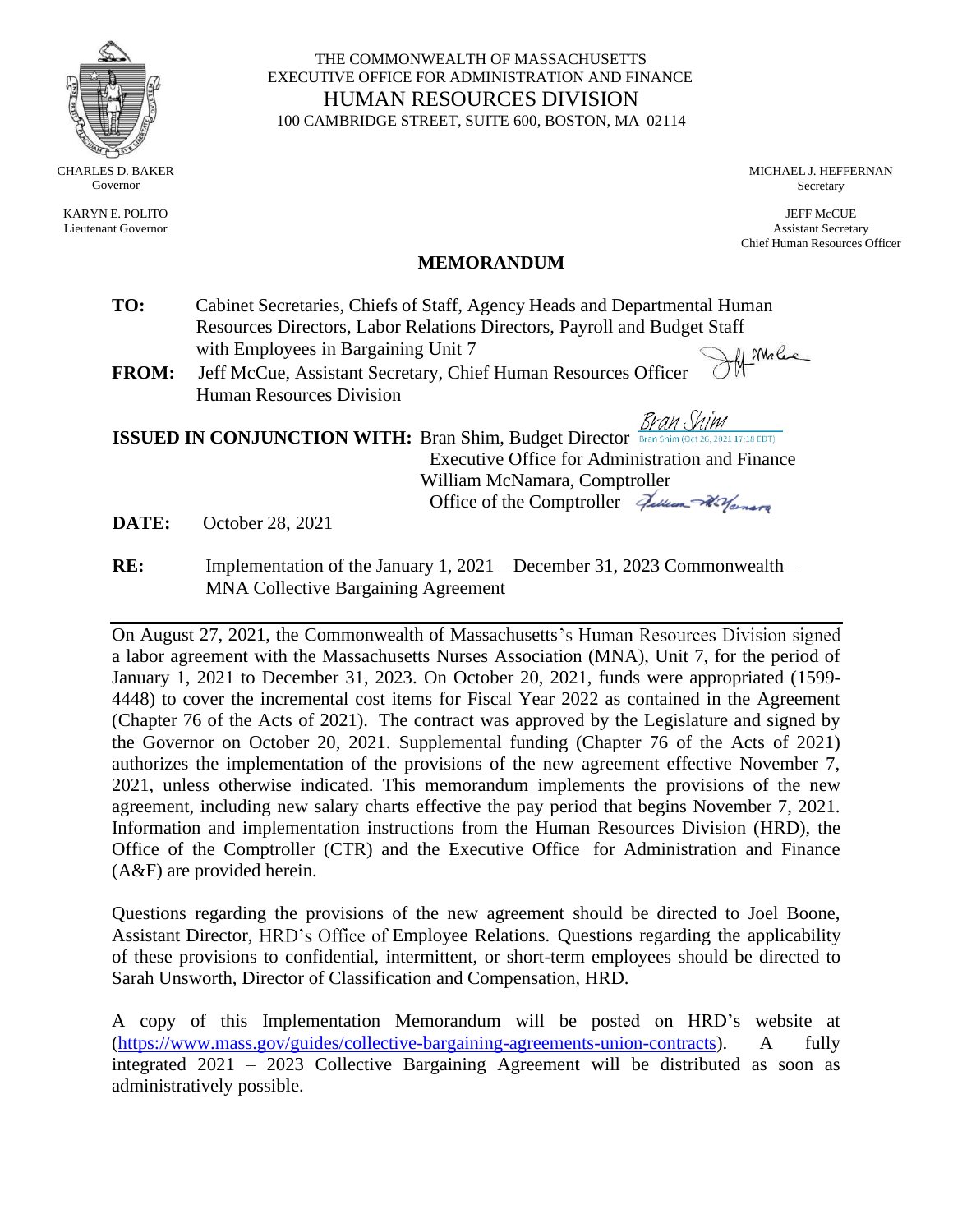# **TABLE OF CONTENTS**

# **SUBJECT PAGE**

# **SECTION I Contract Changes**

| Article 1 Recognition                          |  |
|------------------------------------------------|--|
| Article 8 Leave                                |  |
| Article 10 Holidays                            |  |
| <b>Article 12 Salary Rates</b>                 |  |
| Article 14 Vacancies, Transfers and Promotions |  |

# **SECTION II [Administrative](#page-5-0) Instructions**

| HR/CMS                            |  |
|-----------------------------------|--|
| Office of the Comptroller         |  |
| <b>Administration and Finance</b> |  |

# **[SECTION](#page-8-0) III Salary Charts**

| January 2021 |    |
|--------------|----|
| January 2022 |    |
| January 2023 | 14 |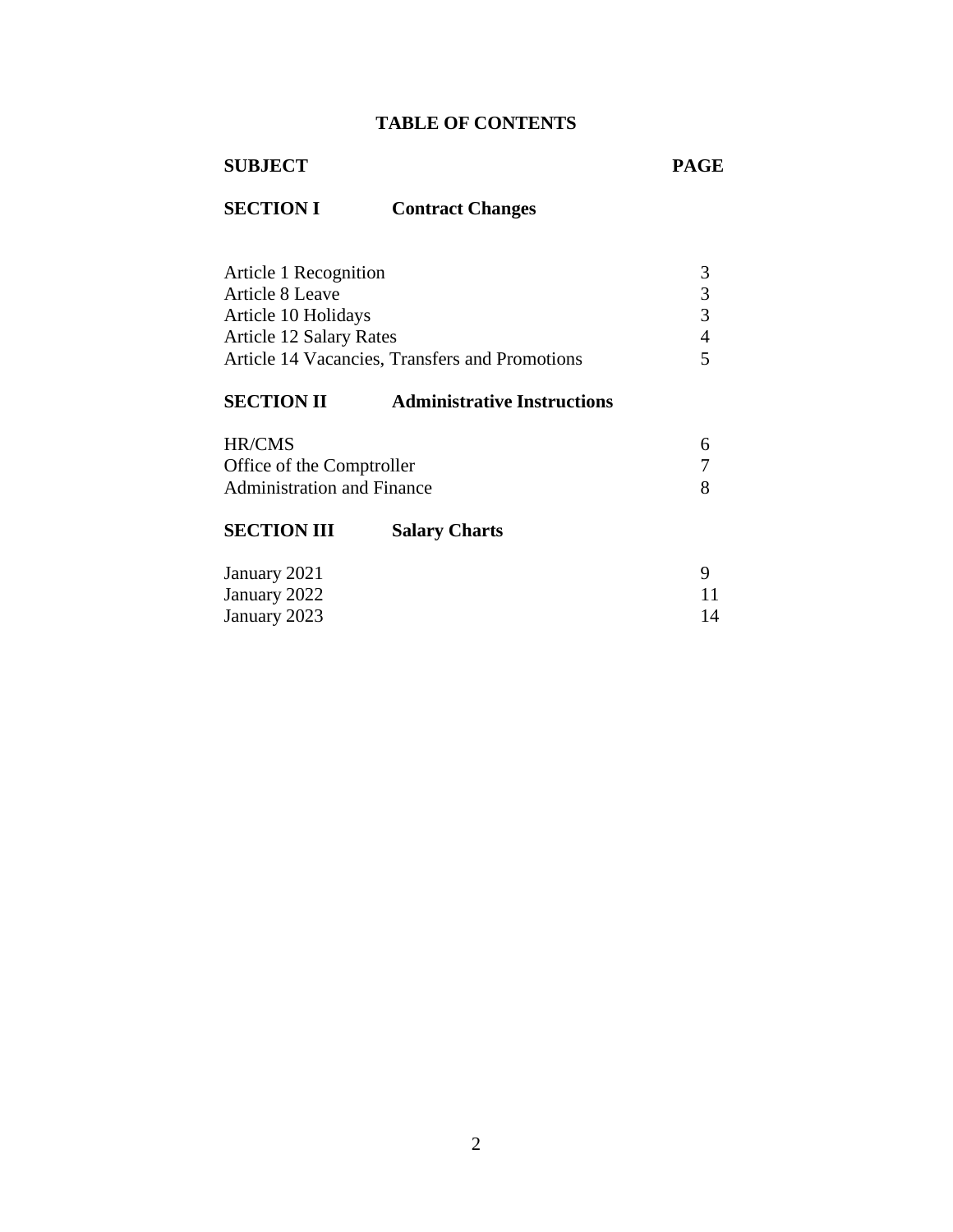#### <span id="page-2-0"></span>**SECTION I CONTRACT CHANGES**

#### **ARTICLE 1 RECOGNITION**

**Section 1.4** *(New)*

**Wherever in this Agreement feminine or masculine is used, it shall be read to include any non-binary gender identities.**

#### **ARTICLE 8 LEAVE**

**Section 15. Paid Family Medical Leave (PFML)** *(New)*

**A. Leave granted under the Paid Family Medical Leave Act, M.G.L. c. 175M, which does not otherwise qualify for leave under the FMLA or this Article, shall be used concurrently with the leave granted by this section, to the extent that such leave exceeds the twelve (12) weeks of leave granted by the Federal Law/FMLA.**

**B. During an approved qualifying leave, employees may elect as to whether they would like to utilize their accruals or apply for a paid benefit from the DFML. If an employee requests and is approved for a benefit from the DFML, he or she must exhaust his or her approved allotment of PFML benefit time prior to utilizing any additional accruals from the employer for that qualifying leave.**

#### **ARTICLE 10 HOLIDAYS**

#### <span id="page-2-1"></span>**Section 10.1**

The following days shall be holidays for employees:

| Martin Luther King Day                      |
|---------------------------------------------|
| Patriot's Day                               |
| <b>Juneteenth National Independence Day</b> |
| Labor Day                                   |
| <b>Veterans</b> Day                         |
| Christmas Day                               |
|                                             |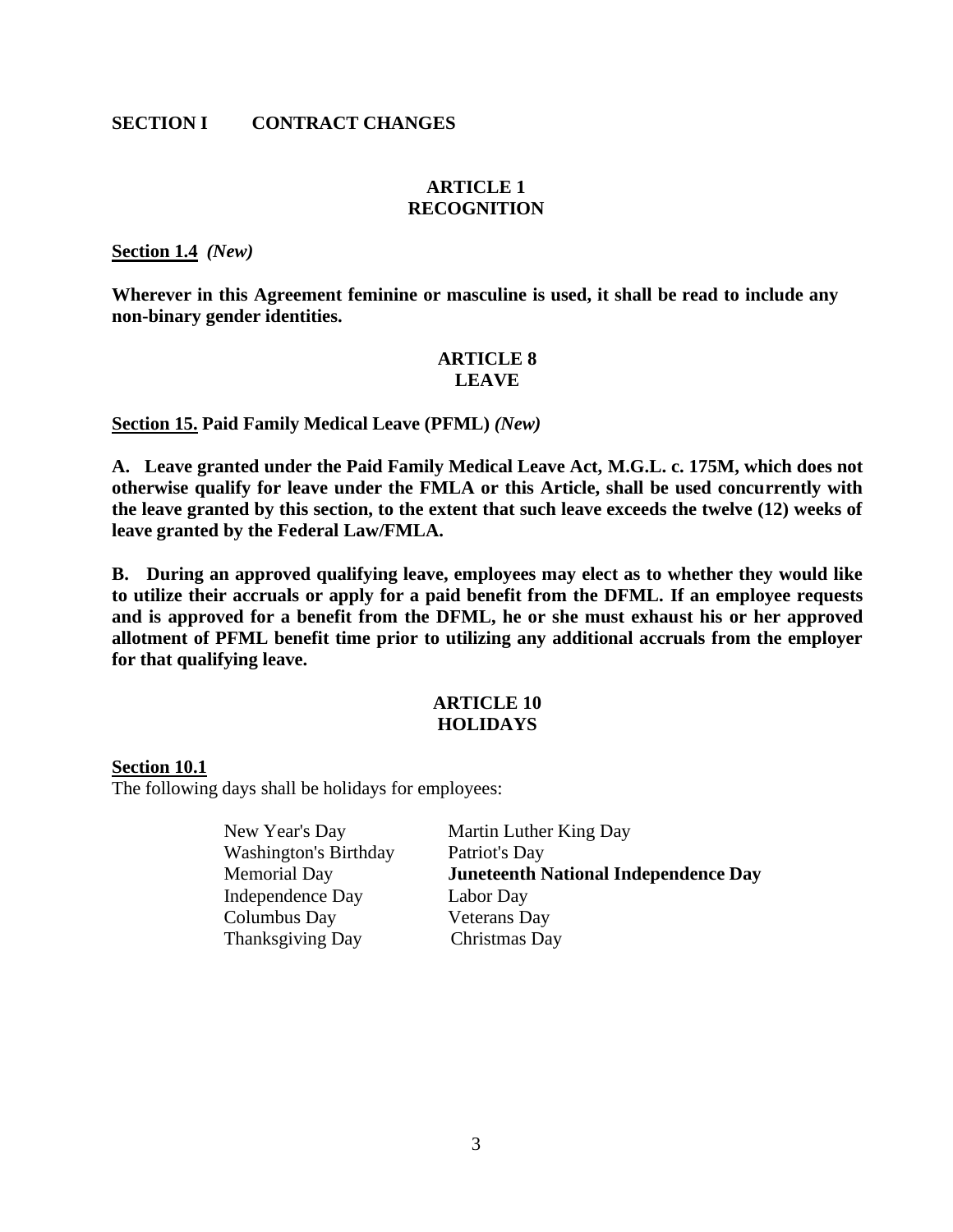#### **ARTICLE 12 SALARY RATES**

#### <span id="page-3-0"></span>**Section 12.1**

The following shall apply to full-time employees:

**A. Effective the first full pay period in January 2021, employees who meet the eligibility criteria provided in Section 2 of this article shall receive a two and one-half percent (2.5%) increase in salary rate.**

**B. Effective the first full pay period in January 2022, employees who meet the eligibility criteria provided in Section 2 of this article shall receive a two percent (2%) increase in salary rate.**

**C. Effective the first full pay period in January 2023, employees who meet the eligibility criteria provided in Section 2 of this article shall receive a two percent (2%) increase in salary rate.**

**D. All employees who are currently active upon the date of signing of this MOU, will receive a one-time COVID Recognition Payment of one and one-half percent (1.5%) of their base salary. (A minimum amount of \$1,000 shall be set for the one-time payment.)**

#### **Section 12.4**

A. An employee shall continue to advance under the terms of this Agreement to the next higher salary step in his/her job group, within the salary chart assigned to his/her position title, unless he/she is denied such step-rate increase by his/her Appointing Authority, after each fifty-two (52) weeks of creditable service in a step commencing from the first day of the payroll period immediately following his/her assignment to that job group until the maximum salary rate is reached. In the event an employee is denied a step-rate increase, he/she shall be given a written statement of the reasons therefore not later than five (5) days preceding the date when the increase would otherwise have taken effect. Time off the payroll is not creditable service for the purpose of step-rate increases**, except in circumstances when an employee qualifies for Family and Medical Leave (FMLA), Paid Family and Medical Leave (PFML) or any other unpaid leave taken pursuant to Article 8**.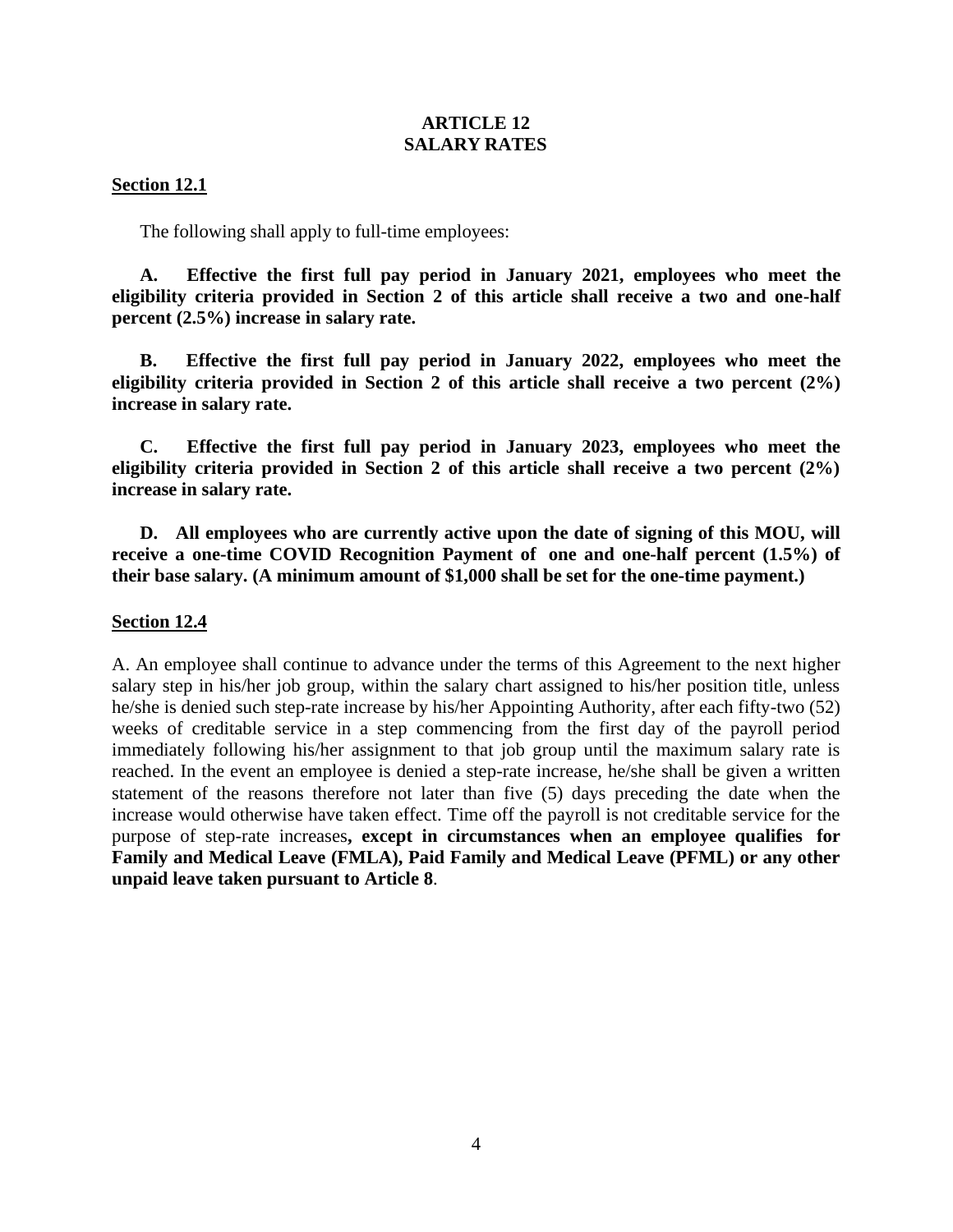#### **ARTICLE 14 VACANCIES, TRANSFERS AND PROMOTIONS**

#### **Section 14.4**

A. There shall be a Promotion Committee in each facility consisting of five (5) members. Said Committee shall include the Director of the facility or his/her designee, the Association Chairperson or his/her designee and three (3) members of the Bargaining Unit, one of whom shall be selected by the Director or his/her designee, one of whom shall be selected by the Association Chairperson or his/her designee and one of whom shall be jointly selected by the Director or his/her designee and the Association Chairperson or his/her designee. At least one of the three members of the bargaining unit shall belong to the professional discipline for which the vacancy has been posted.

**In work locations where there are insufficient number of Union members to fill the above described promotion committee, the Committee will be formed as follows: The Committee shall include the Director for the location or his/her designee, the Local Association Chairperson or his/her designee, or if none, the Unit 7 Executive Chairperson or his/her designee, and three members of the Bargaining Unit, one of whom shall be selected by the Director or his/her designee, one of whom shall be selected by the Association Chairperson or Unit 7 Executive Chairperson or his/her designee, and one of whom shall be jointly selected by the Director or his/her designee and the Association Chairperson or his/her designee. If the parties agree, members of the bargaining unit may be recruited from other locations, facilities, or Secretariat Agencies if necessary. At least one of the three members of the bargaining unit shall belong to the professional discipline for which the vacancy has been posted.**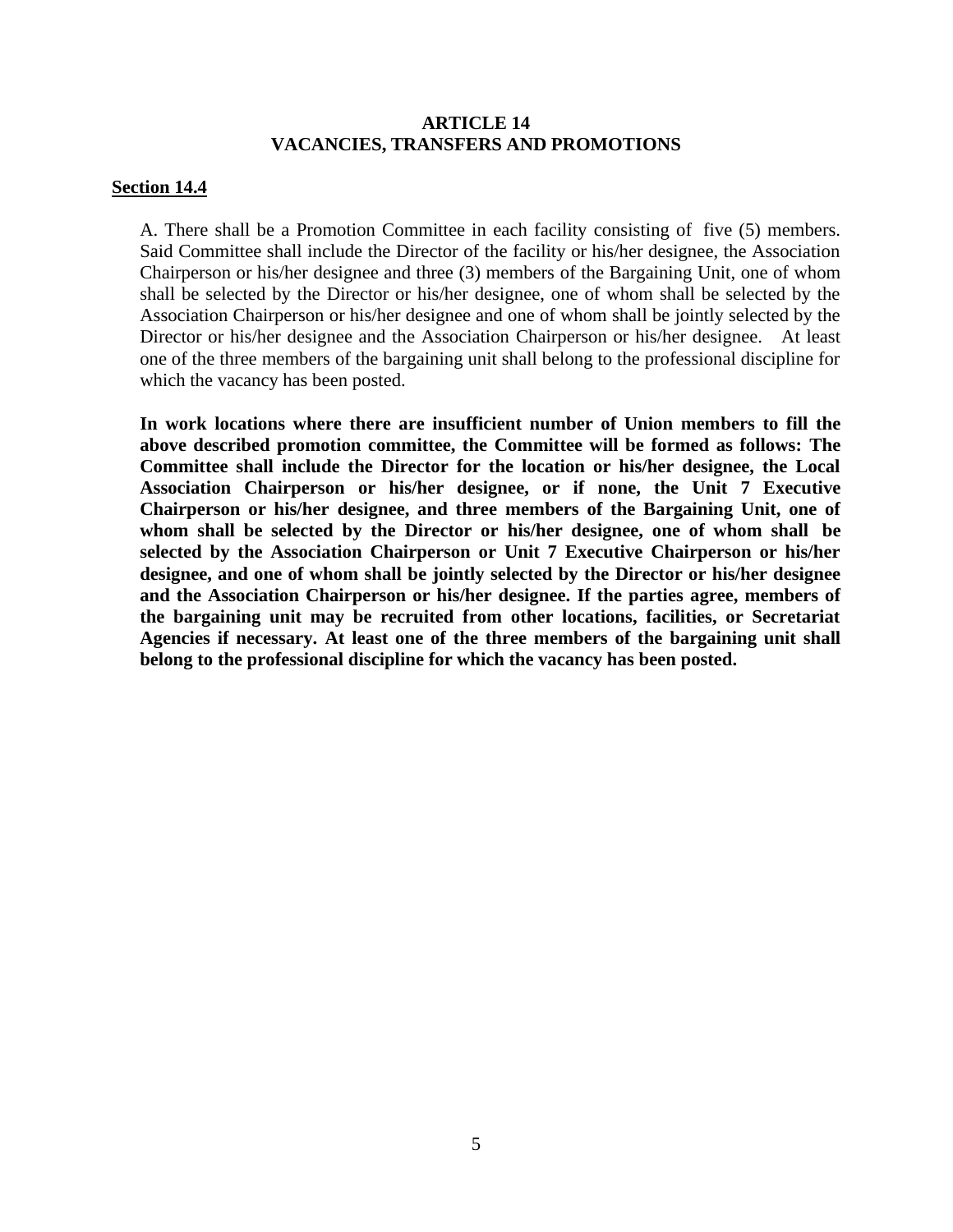#### <span id="page-5-0"></span>**SECTION II ADMINISTRATIVE INSTRUCTIONS**

#### **HR/CMS INSTRUCTIONS**

The salary increases for MNA will be automated in HR/CMS. The Human Resources Division will provide departments with both predictive and updated reports in MobiusView that will facilitate the identification of employees receiving January 2021, January 2022, and January 2023 increase in salary rate and the COVID Recognition Payment.

Retroactive payments for January 2021 will also be automated in HR/CMS. MobiusView reports will be provided for departments to verify and approve.

Detailed instructions will be sent out via the HR/CMS Weekly Bulletin and published on the HR/CMS Knowledge Center SharePoint site for core users.

Questions regarding HR/CMS Instructions should be directed by filing a ticket with ServiceNow HR/CMS HR or at 844-435-7629.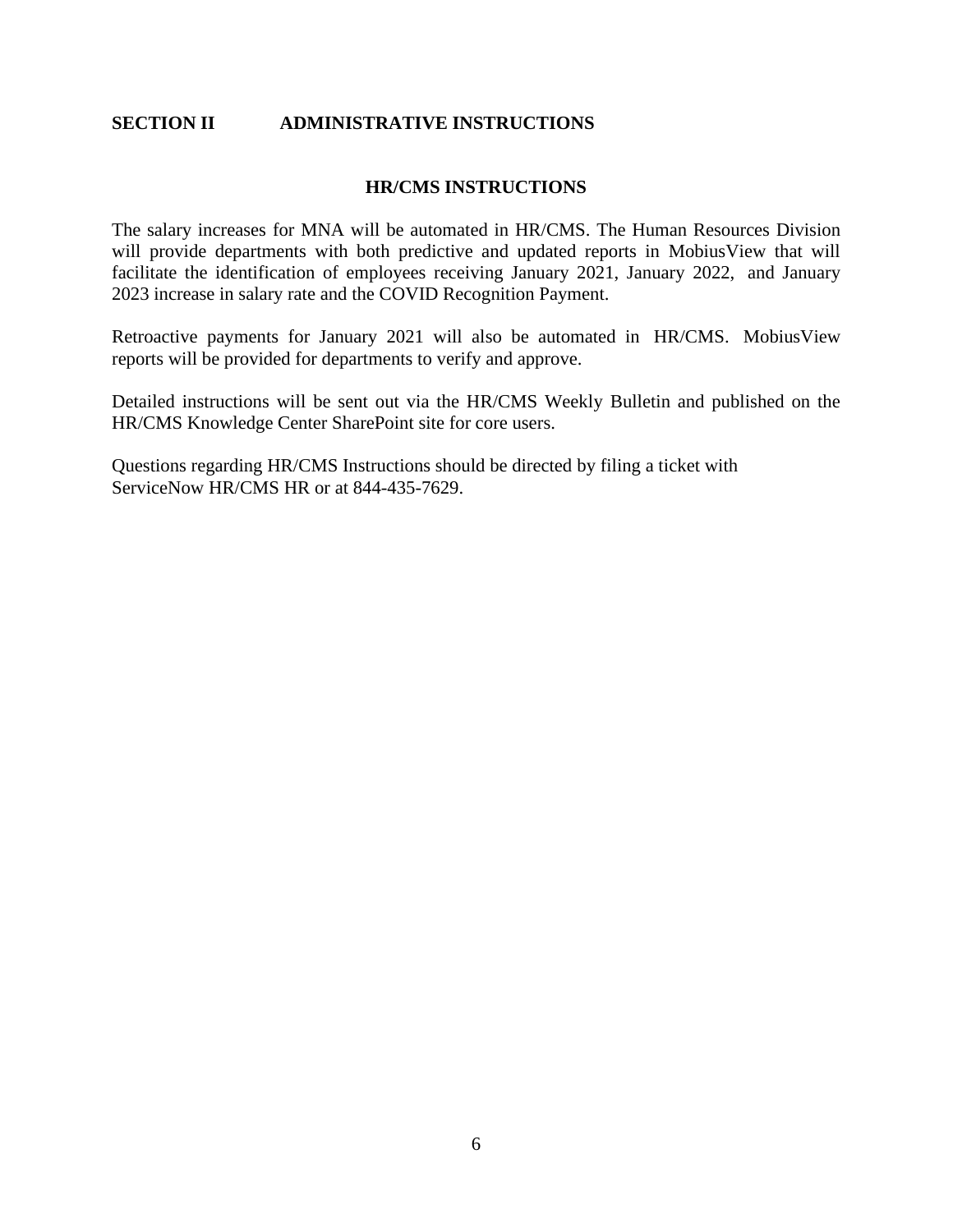# **INSTRUCTIONS FROM THE OFFICE OF THE COMPTROLLER**

#### **LCM Instructions**

To ensure that funding is fully allocated to departments for the purposes of supporting payments described in this memo, departments are urged to post payments in a fashion that takes advantage of LCM predictive reporting. Depending on the dates entered, postings in HR/CMS will be included on the LCM predictive reports, which are run each Sunday, Monday, and Thursday, and are available online via View/DocDirect the following mornings. Departments can monitor the payroll activity for all payroll accounts by viewing the following LCM Predictive Reports:

- NLCFAR1S Predictive Insufficient Funds Payroll Details
- NLCFAR2S Predictive Insufficient Funds Account Details
- NLCMASDS Appropriation Status Report

For all payments, LCM will distribute according to the employee's default distribution record that corresponds to the posting date in HR/CMS. The posting date of Additional pay entries is the current open pay period.

Payments can also be redirected via labor exceptions if authorizing rules are in place. The exceptions must correspond to the posting date. Employees' distribution records and any modifications can be verified in the LCM Employee Activity Folder (EEAF).

Questions regarding LCM Instructions should be directed to the MMARS Helpline at 617-973- 2468.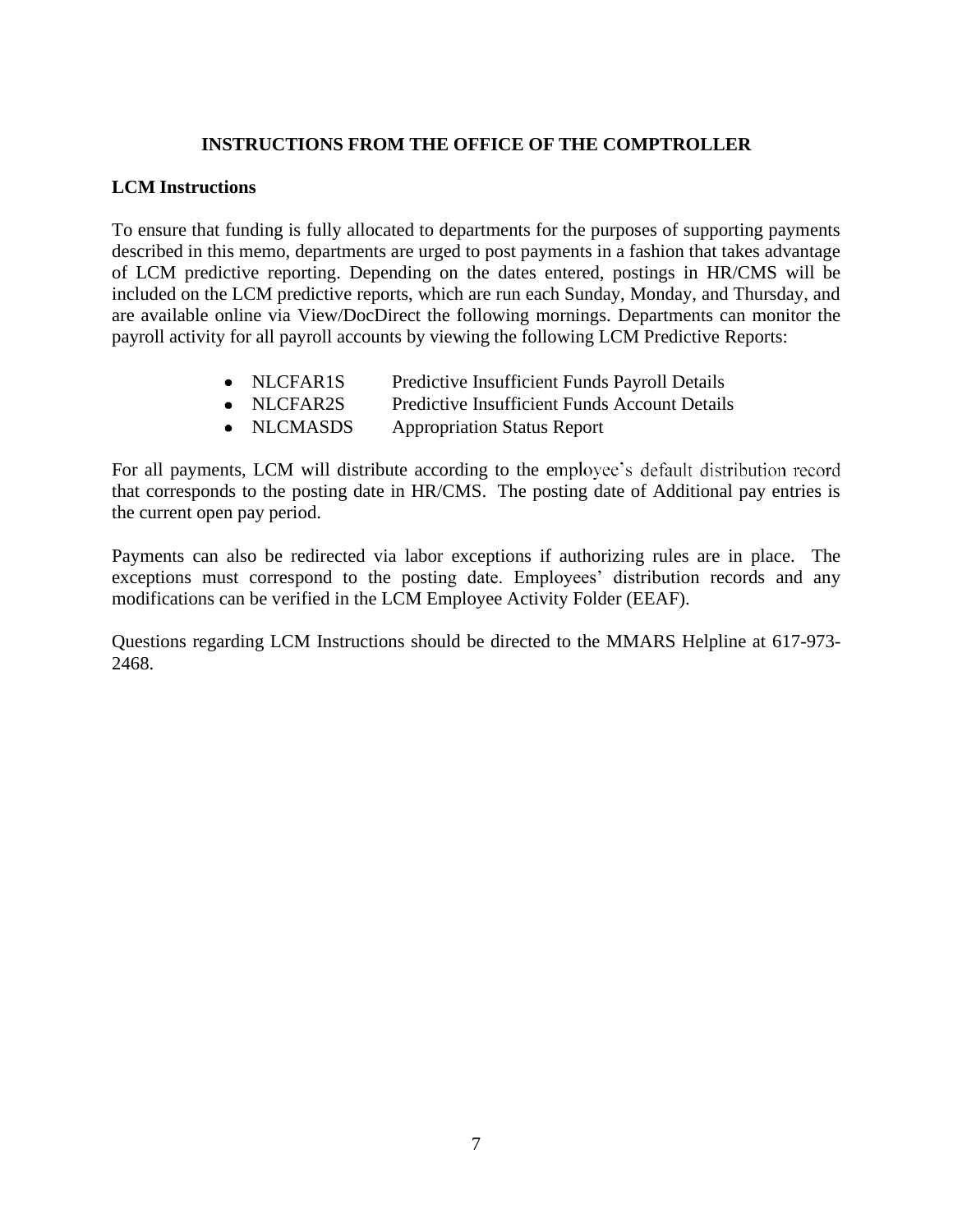# **INSTRUCTIONS FROM ADMINISTRATION AND FINANCE**

Chapter 76 of the Acts of 2021 include an appropriation (1599-4448) to fund incremental costs of the MNA, Unit 7 collective bargaining agreement.

Please address questions on A&F policies to Sarah Barrese, Fiscal Policy Analyst, at [Sarah.Barrese@mass.gov.](mailto:Sarah.Barrese@mass.gov)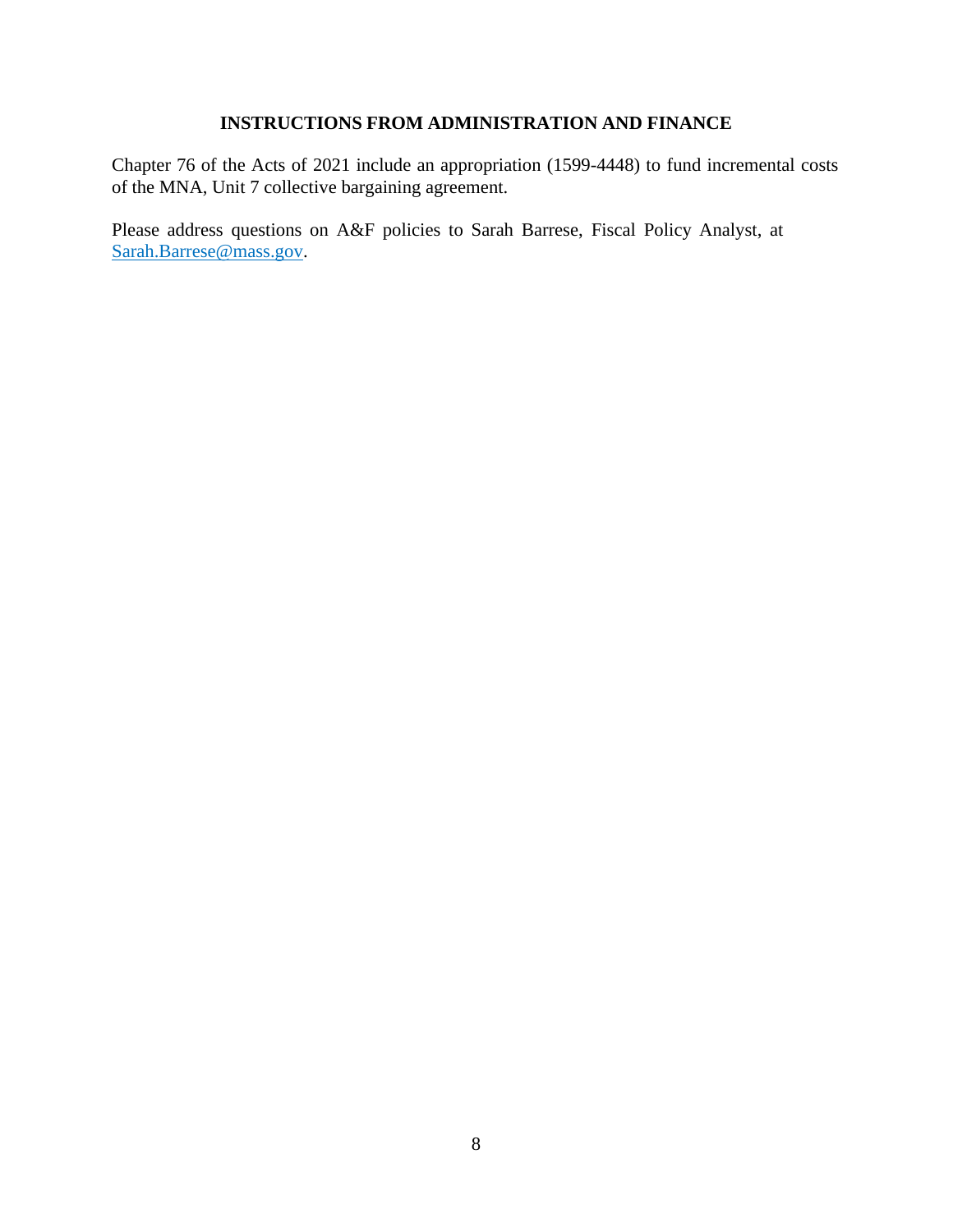# **SECTION III SALARY CHARTS**

**For all salary plans in BU 07, an increase of Salary Plan 07A/B**

#### **effective 1/3/2021 2.50%**

<span id="page-8-0"></span>

| Gr |            | 2          | 3          | 4          | 5          | 6          | $\overline{7}$ | 8          | 9          | 10         | 11         | 12         |
|----|------------|------------|------------|------------|------------|------------|----------------|------------|------------|------------|------------|------------|
| 01 | \$2,360.74 | \$2,467.68 | \$2,579.46 | \$2,696.30 | \$2,818.44 | \$2,946.12 | \$3,079.56     | \$3,219.08 | \$3,364.88 | \$3,517.32 | \$3,676.62 | \$3,843.17 |
| 02 | \$2,480.79 | \$2,593.18 | \$2,710.66 | \$2,833.46 | \$2,961.82 | \$3,096.02 | \$3,236.24     | \$3,382.85 | \$3,536.10 | \$3,696.24 | \$3,863.73 | \$4,038.73 |
| 03 | \$2,585.12 | \$2,702.23 | \$2,824.63 | \$2,952.59 | \$3,086.34 | \$3,226.14 | \$3,372.29     | \$3,525.07 | \$3,684.76 | \$3,851.67 | \$4,026.14 | \$4,208.54 |
| 04 | \$2,702.34 | \$2,824.78 | \$2,952.73 | \$3,086.51 | \$3,226.31 | \$3,372.44 | \$3,525.21     | \$3,684.92 | \$3,851.83 | \$4,026.31 | \$4,208.69 | \$4,399.36 |
| 05 | \$2,826.36 | \$2,954.41 | \$3,088.21 | \$3,228.14 | \$3,374.34 | \$3,527.21 | \$3,686.98     | \$3,854.00 | \$4,028.58 | \$4,211.05 | \$4,401.81 | \$4,601.20 |
| 06 | \$2,944.08 | \$3,077.44 | \$3,216.83 | \$3,362.55 | \$3,514.89 | \$3,674.09 | \$3,840.51     | \$4,014.54 | \$4,196.36 | \$4,386.47 | \$4,585.17 | \$4,792.86 |
| 07 | \$3,074.71 | \$3,213.97 | \$3,359.55 | \$3,511.78 | \$3,670.85 | \$3,837.13 | \$4,010.99     | \$4,192.66 | \$4,382.60 | \$4,581.11 | \$4,788.62 | \$5,005.55 |
| 08 | \$3,211.02 | \$3,356.49 | \$3.508.54 | \$3,667.46 | \$3,833.58 | \$4,007.25 | \$4,188.80     | \$4,378.53 | \$4,576.87 | \$4,784.20 | \$5,000.93 | \$5,227.47 |
| 09 | \$3,341.01 | \$3,492.38 | \$3,650.58 | \$3,815.96 | \$3,988.79 | \$4,169.50 | \$4,358.35     | \$4,555.80 | \$4,762.17 | \$4,977.89 | \$5,203.41 | \$5,439.12 |
| 10 | \$3,471.95 | \$3,629.24 | \$3,793.64 | \$3,965.50 | \$4,145.14 | \$4,332.92 | \$4,529.19     | \$4,734.40 | \$4,948.84 | \$5,173.01 | \$5,407.36 | \$5,652.30 |
| 11 | \$3,588.48 | \$3,751.08 | \$3,921.00 | \$4,098.63 | \$4,284.28 | \$4,478.38 | \$4,681.25     | \$4,893.30 | \$5,114.98 | \$5,346.66 | \$5,588.84 | \$5,842.03 |
| 12 | \$3,726.08 | \$3,894.89 | \$4,071.33 | \$4,255.74 | \$4,448.54 | \$4,650.05 | \$4,860.70     | \$5,080.89 | \$5,311.04 | \$5,551.61 | \$5,803.11 | \$6,066.01 |
| 13 | \$3,857.03 | \$4,031.72 | \$4,214.36 | \$4,405.28 | \$4,604.80 | \$4,813.44 | \$5,031.48     | \$5,259.42 | \$5,497.65 | \$5,746.73 | \$6,007.03 | \$6,279.19 |
| 14 | \$3,999.52 | \$4,180.73 | \$4.370.12 | \$4,568.08 | \$4,774.99 | \$4,991.32 | \$5,217.42     | \$5,453.76 | \$5,700.85 | \$5,959.06 | \$6,229.01 | \$6,511.17 |
| 15 | \$4,155.48 | \$4,343.71 | \$4,540.49 | \$4,746.17 | \$4,961.17 | \$5,185.90 | \$5,420.85     | \$5,666.41 | \$5,923.11 | \$6,191.42 | \$6,471.88 | \$6,765.05 |
| 16 | \$4,299.13 | \$4,493.87 | \$4,697.46 | \$4,910.27 | \$5,132.69 | \$5,365.22 | \$5,608.26     | \$5,862.31 | \$6,127.88 | \$6,405.47 | \$6,695.65 | \$6,998.99 |
| 17 | \$4,455.55 | \$4,657.40 | \$4,868.36 | \$5,088.89 | \$5,319.43 | \$5,560.38 | \$5,812.27     | \$6,075.57 | \$6,350.80 | \$6,638.47 | \$6,939.21 | \$7,253.54 |
| 18 | \$4,611.69 | \$4,820.56 | \$5,038.92 | \$5,267.20 | \$5,505.81 | \$5,755.22 | \$6,015.95     | \$6,288.47 | \$6,573.31 | \$6,871.09 | \$7,182.33 | \$7,507.74 |
| 19 | \$4,803.08 | \$5,020.68 | \$5,248.11 | \$5,485.85 | \$5,734.36 | \$5,994.13 | \$6,265.68     | \$6,549.49 | \$6,846.18 | \$7,156.30 | \$7,480.48 | \$7,819.36 |
| 20 | \$4,979.83 | \$5,205.39 | \$5,441.21 | \$5,687.70 | \$5,945.37 | \$6,214.68 | \$6,496.22     | \$6,790.48 | \$7,098.09 | \$7,419.64 | \$7,755.74 | \$8,107.10 |
| 21 | \$5,162.72 | \$5,396.56 | \$5.641.03 | \$5,896.56 | \$6.163.65 | \$6,442.85 | \$6,734.71     | \$7,039.80 | \$7,358.68 | \$7,692.04 | \$8,040.50 | \$8,404.73 |

# **Salary Plan 7AA/B**

| <b>NC</b> | \$6.275.81 | \$6,560.07 | \$6,857.26 | \$7.167.86 | .492.60<br>$\sim$<br>- 30 L | \$7,832.01 | \$8,186.80 | \$8,557.66 | \$8,945.36 | \$9,350.56 | 0077440<br>74.12<br>১৬., | \$10,216.88 |
|-----------|------------|------------|------------|------------|-----------------------------|------------|------------|------------|------------|------------|--------------------------|-------------|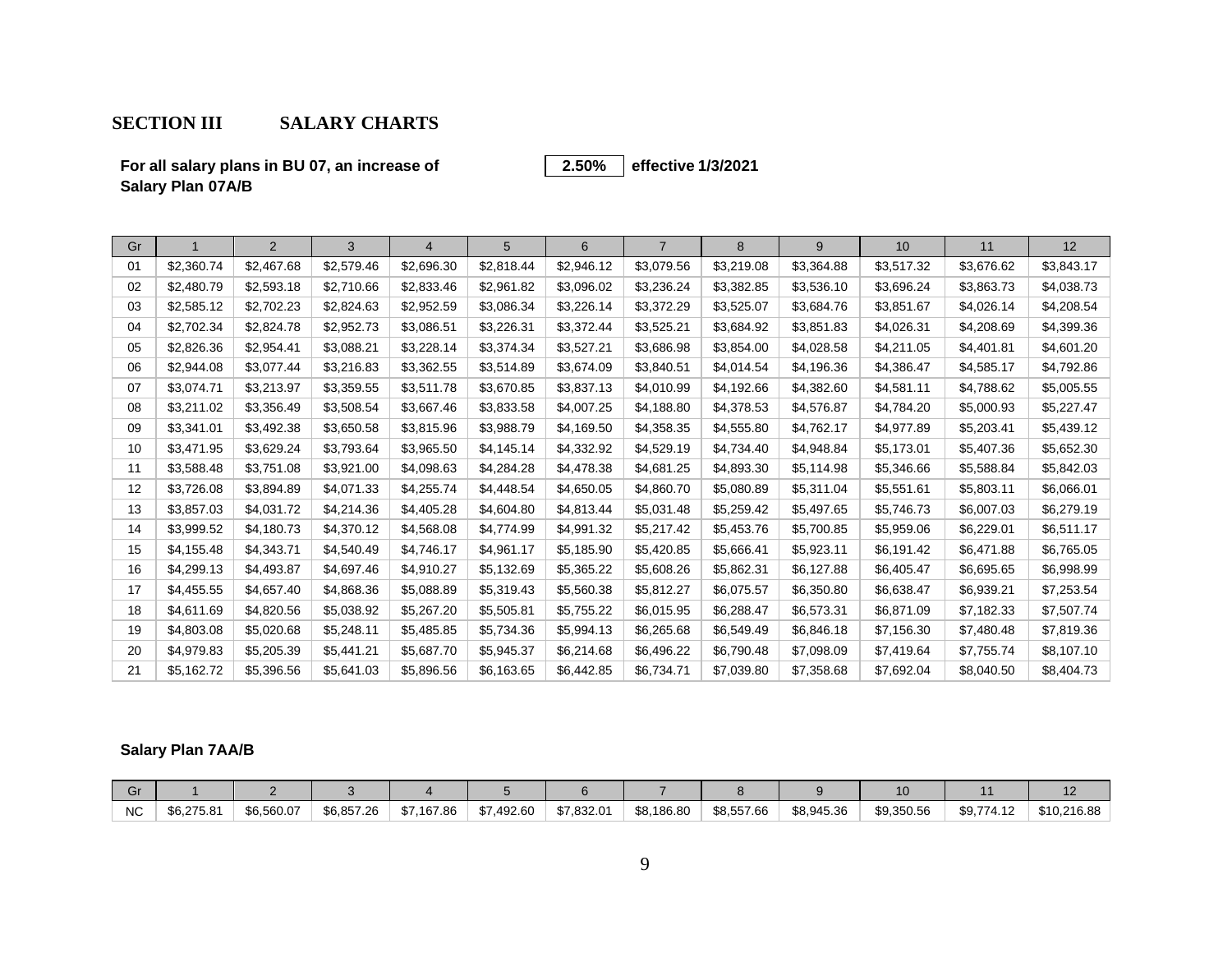# **Salary Plan 7BA/B**

| Gr        |            |            |            |            |            |            |            |            |            |             |             |             |
|-----------|------------|------------|------------|------------|------------|------------|------------|------------|------------|-------------|-------------|-------------|
| 15        | \$4,643.83 | \$4.854.20 | \$5.074.09 | \$5,303.97 | \$5,544.24 | \$5,795.39 | \$6,057.92 | \$6.332.38 | \$6,619.20 | \$6.919.04  | \$7,232,46  | \$7,560.08  |
| 18        | \$5,100.01 | \$5.331.01 | \$5,572.55 | \$5.824.96 | \$6,088,83 | \$6.364.66 | \$6.652.99 | \$6.954.37 | \$7.269.38 | \$7,598,66  | \$7.942.88  | \$8,302.67  |
| 21        | \$5.650.98 | \$5,906.97 | \$6,174.58 | \$6,454.30 | \$6,746.63 | \$7.052.28 | \$7,371.72 | \$7,705.67 | \$8,054.76 | \$8,419.68  | \$8,801.08  | \$9,199.77  |
| <b>SP</b> | \$6,724.13 | \$7,028.75 | \$7,347.13 | \$7,679.97 | \$8,027.88 | \$8,391.57 | \$8,771.69 | \$9,169.06 | \$9,584.42 | \$10,018.60 | \$10,472.44 | \$10,946.83 |

# **Salary Plan 07CA/B**

| Gr |            | 2          | 3          | 4          | 5          | 6          | $\overline{7}$ | 8          | 9          | 10         | 11         | 12         | 13         |
|----|------------|------------|------------|------------|------------|------------|----------------|------------|------------|------------|------------|------------|------------|
| 01 | \$2,360.74 | \$2,467.68 | \$2,579.46 | \$2,696.30 | \$2,818.44 | \$2,946.12 | \$3,079.56     | \$3,219.08 | \$3,364.88 | \$3,517.32 | \$3,676.62 | \$3,843.17 | \$3,939.24 |
| 02 | \$2,480.79 | \$2,593.18 | \$2,710.66 | \$2,833.46 | \$2,961.82 | \$3,096.02 | \$3,236.24     | \$3,382.85 | \$3,536.10 | \$3,696.24 | \$3,863.73 | \$4,038.73 | \$4,139.70 |
| 03 | \$2,585.12 | \$2,702.23 | \$2,824.63 | \$2,952.59 | \$3,086.34 | \$3,226.14 | \$3,372.29     | \$3,525.07 | \$3,684.76 | \$3,851.67 | \$4,026.14 | \$4,208.54 | \$4,313.74 |
| 04 | \$2,702.34 | \$2,824.78 | \$2,952.73 | \$3,086.51 | \$3,226.31 | \$3,372.44 | \$3,525.21     | \$3,684.92 | \$3,851.83 | \$4,026.31 | \$4,208.69 | \$4,399.36 | \$4,509.34 |
| 05 | \$2,826.36 | \$2,954.41 | \$3,088.21 | \$3,228.14 | \$3,374.34 | \$3,527.21 | \$3,686.98     | \$3,854.00 | \$4,028.58 | \$4,211.05 | \$4,401.81 | \$4,601.20 | \$4,716.23 |
| 06 | \$2,944.08 | \$3,077.44 | \$3,216.83 | \$3,362.55 | \$3,514.89 | \$3,674.09 | \$3,840.51     | \$4,014.54 | \$4,196.36 | \$4,386.47 | \$4,585.17 | \$4,792.86 | \$4,912.69 |
| 07 | \$3,074.71 | \$3,213.97 | \$3,359.55 | \$3,511.78 | \$3,670.85 | \$3,837.13 | \$4,010.99     | \$4,192.66 | \$4,382.60 | \$4,581.11 | \$4,788.62 | \$5,005.55 | \$5,130.68 |
| 08 | \$3,211.02 | \$3,356.49 | \$3,508.54 | \$3,667.46 | \$3,833.58 | \$4,007.25 | \$4,188.80     | \$4,378.53 | \$4,576.87 | \$4,784.20 | \$5,000.93 | \$5,227.47 | \$5,358.15 |
| 09 | \$3,341.01 | \$3,492.38 | \$3,650.58 | \$3,815.96 | \$3,988.79 | \$4,169.50 | \$4,358.35     | \$4,555.80 | \$4,762.17 | \$4,977.89 | \$5,203.41 | \$5,439.12 | \$5,575.11 |
| 10 | \$3,471.95 | \$3,629.24 | \$3,793.64 | \$3,965.50 | \$4,145.14 | \$4,332.92 | \$4,529.19     | \$4,734.40 | \$4,948.84 | \$5,173.01 | \$5,407.36 | \$5,652.30 | \$5,793.61 |
| 11 | \$3,588.48 | \$3,751.08 | \$3,921.00 | \$4,098.63 | \$4,284.28 | \$4,478.38 | \$4,681.25     | \$4,893.30 | \$5,114.98 | \$5,346.66 | \$5,588.84 | \$5,842.03 | \$5,988.09 |
| 12 | \$3,726.08 | \$3,894.89 | \$4,071.33 | \$4,255.74 | \$4,448.54 | \$4,650.05 | \$4,860.70     | \$5,080.89 | \$5,311.04 | \$5,551.61 | \$5,803.11 | \$6,066.01 | \$6,217.67 |
| 13 | \$3,857.03 | \$4,031.72 | \$4,214.36 | \$4,405.28 | \$4,604.80 | \$4,813.44 | \$5,031.48     | \$5,259.42 | \$5,497.65 | \$5,746.73 | \$6,007.03 | \$6,279.19 | \$6,436.17 |
| 14 | \$3,999.52 | \$4,180.73 | \$4,370.12 | \$4,568.08 | \$4,774.99 | \$4,991.32 | \$5,217.42     | \$5,453.76 | \$5,700.85 | \$5,959.06 | \$6,229.01 | \$6,511.17 | \$6,673.95 |
| 15 | \$4,155.48 | \$4,343.71 | \$4,540.49 | \$4,746.17 | \$4,961.17 | \$5,185.90 | \$5,420.85     | \$5,666.41 | \$5,923.11 | \$6,191.42 | \$6,471.88 | \$6,765.05 | \$6,934.18 |
| 16 | \$4,299.13 | \$4,493.87 | \$4,697.46 | \$4,910.27 | \$5,132.69 | \$5,365.22 | \$5,608.26     | \$5,862.31 | \$6,127.88 | \$6,405.47 | \$6,695.65 | \$6,998.99 | \$7,173.96 |
| 17 | \$4,455.55 | \$4,657.40 | \$4,868.36 | \$5,088.89 | \$5,319.43 | \$5,560.38 | \$5,812.27     | \$6,075.57 | \$6,350.80 | \$6,638.47 | \$6,939.21 | \$7,253.54 | \$7,434.88 |
| 18 | \$4,611.69 | \$4,820.56 | \$5,038.92 | \$5,267.20 | \$5,505.81 | \$5,755.22 | \$6,015.95     | \$6,288.47 | \$6,573.31 | \$6,871.09 | \$7,182.33 | \$7,507.74 | \$7,695.41 |
| 19 | \$4,803.08 | \$5,020.68 | \$5,248.11 | \$5,485.85 | \$5,734.36 | \$5,994.13 | \$6,265.68     | \$6,549.49 | \$6,846.18 | \$7,156.30 | \$7,480.48 | \$7,819.36 | \$8,014.82 |
| 20 | \$4,979.83 | \$5,205.39 | \$5,441.21 | \$5,687.70 | \$5,945.37 | \$6,214.68 | \$6,496.22     | \$6,790.48 | \$7,098.09 | \$7,419.64 | \$7,755.74 | \$8,107.10 | \$8,309.77 |
| 21 | \$5,162.72 | \$5,396.56 | \$5,641.03 | \$5,896.56 | \$6,163.65 | \$6,442.85 | \$6,734.71     | \$7,039.80 | \$7,358.68 | \$7,692.04 | \$8,040.50 | \$8,404.73 | \$8,614.86 |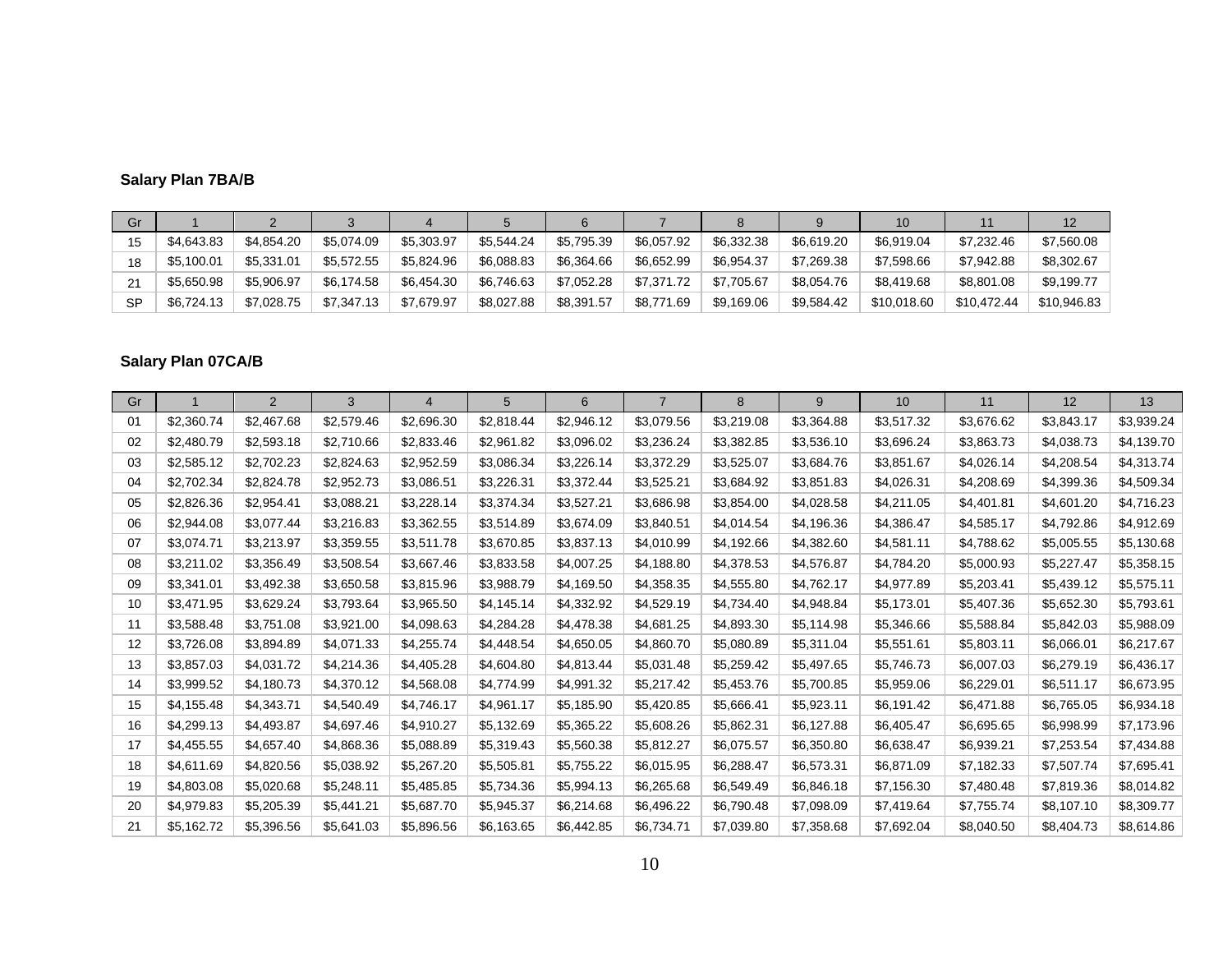# **For all salary plans in BU 07, an increase of**

**effective 1/2/2022 2.00%**

**Salary Plan 07A/B**

| Gr | $\mathbf{1}$ | 2          | 3          | 4          | 5          | 6          | $\overline{7}$ | 8          | 9          | 10         | 11         | 12         |
|----|--------------|------------|------------|------------|------------|------------|----------------|------------|------------|------------|------------|------------|
| 01 | \$2,407.95   | \$2,517.03 | \$2,631.05 | \$2,750.23 | \$2,874.81 | \$3,005.04 | \$3,141.15     | \$3,283.46 | \$3,432.18 | \$3,587.67 | \$3,750.15 | \$3,920.03 |
| 02 | \$2,530.41   | \$2,645.04 | \$2,764.87 | \$2,890.13 | \$3,021.06 | \$3,157.94 | \$3,300.96     | \$3,450.51 | \$3,606.82 | \$3,770.16 | \$3,941.00 | \$4,119.50 |
| 03 | \$2,636.82   | \$2,756.27 | \$2,881.12 | \$3,011.64 | \$3,148.07 | \$3,290.66 | \$3,439.74     | \$3,595.57 | \$3,758.46 | \$3,928.70 | \$4,106.66 | \$4,292.71 |
| 04 | \$2,756.39   | \$2,881.28 | \$3,011.78 | \$3,148.24 | \$3,290.84 | \$3,439.89 | \$3,595.71     | \$3,758.62 | \$3,928.87 | \$4,106.84 | \$4,292.86 | \$4,487.35 |
| 05 | \$2,882.89   | \$3,013.50 | \$3,149.97 | \$3,292.70 | \$3,441.83 | \$3,597.75 | \$3,760.72     | \$3,931.08 | \$4,109.15 | \$4,295.27 | \$4,489.85 | \$4,693.22 |
| 06 | \$3,002.96   | \$3,138.99 | \$3,281.17 | \$3,429.80 | \$3,585.19 | \$3,747.57 | \$3,917.32     | \$4,094.83 | \$4,280.29 | \$4,474.20 | \$4,676.87 | \$4,888.72 |
| 07 | \$3,136.20   | \$3,278.25 | \$3,426.74 | \$3,582.02 | \$3,744.27 | \$3,913.87 | \$4,091.21     | \$4,276.51 | \$4,470.25 | \$4,672.73 | \$4,884.39 | \$5,105.66 |
| 08 | \$3,275.24   | \$3,423.62 | \$3,578.71 | \$3,740.81 | \$3,910.25 | \$4,087.40 | \$4,272.58     | \$4,466.10 | \$4,668.41 | \$4,879.88 | \$5,100.95 | \$5,332.02 |
| 09 | \$3,407.83   | \$3,562.23 | \$3,723.59 | \$3,892.28 | \$4,068.57 | \$4,252.89 | \$4,445.52     | \$4,646.92 | \$4,857.41 | \$5,077.45 | \$5,307.48 | \$5,547.90 |
| 10 | \$3,541.39   | \$3,701.82 | \$3,869.51 | \$4,044.81 | \$4,228.04 | \$4,419.58 | \$4,619.77     | \$4,829.09 | \$5,047.82 | \$5,276.47 | \$5,515.51 | \$5,765.35 |
| 11 | \$3,660.25   | \$3,826.10 | \$3,999.42 | \$4,180.60 | \$4,369.97 | \$4,567.95 | \$4,774.88     | \$4,991.17 | \$5,217.28 | \$5,453.59 | \$5,700.62 | \$5,958.87 |
| 12 | \$3,800.60   | \$3,972.79 | \$4,152.76 | \$4,340.85 | \$4,537.51 | \$4,743.05 | \$4,957.91     | \$5,182.51 | \$5,417.26 | \$5,662.64 | \$5,919.17 | \$6,187.33 |
| 13 | \$3,934.17   | \$4,112.35 | \$4,298.65 | \$4,493.39 | \$4,696.90 | \$4,909.71 | \$5,132.11     | \$5,364.61 | \$5,607.60 | \$5,861.66 | \$6,127.17 | \$6,404.77 |
| 14 | \$4,079.51   | \$4,264.34 | \$4,457.52 | \$4,659.44 | \$4,870.49 | \$5,091.15 | \$5,321.77     | \$5,562.84 | \$5,814.87 | \$6,078.24 | \$6,353.59 | \$6,641.39 |
| 15 | \$4,238.59   | \$4,430.58 | \$4,631.30 | \$4,841.09 | \$5,060.39 | \$5,289.62 | \$5,529.27     | \$5,779.74 | \$6,041.57 | \$6,315.25 | \$6,601.32 | \$6,900.35 |
| 16 | \$4,385.11   | \$4,583.75 | \$4,791.41 | \$5,008.48 | \$5,235.34 | \$5,472.52 | \$5,720.43     | \$5,979.56 | \$6,250.44 | \$6,533.58 | \$6,829.56 | \$7,138.97 |
| 17 | \$4,544.66   | \$4,750.55 | \$4,965.73 | \$5,190.67 | \$5,425.82 | \$5,671.59 | \$5,928.52     | \$6,197.08 | \$6,477.82 | \$6,771.24 | \$7,077.99 | \$7,398.61 |
| 18 | \$4,703.92   | \$4,916.97 | \$5,139.70 | \$5,372.54 | \$5,615.93 | \$5,870.32 | \$6,136.27     | \$6,414.24 | \$6,704.78 | \$7,008.51 | \$7,325.98 | \$7,657.89 |
| 19 | \$4,899.14   | \$5,121.09 | \$5,353.07 | \$5,595.57 | \$5,849.05 | \$6,114.01 | \$6,390.99     | \$6,680.48 | \$6,983.10 | \$7,299.43 | \$7,630.09 | \$7,975.75 |
| 20 | \$5,079.43   | \$5,309.50 | \$5,550.03 | \$5,801.45 | \$6,064.28 | \$6,338.97 | \$6,626.14     | \$6,926.29 | \$7,240.05 | \$7,568.03 | \$7,910.85 | \$8,269.24 |
| 21 | \$5,265.97   | \$5,504.49 | \$5,753.85 | \$6,014.49 | \$6,286.92 | \$6,571.71 | \$6,869.40     | \$7,180.60 | \$7,505.85 | \$7,845.88 | \$8,201.31 | \$8,572.82 |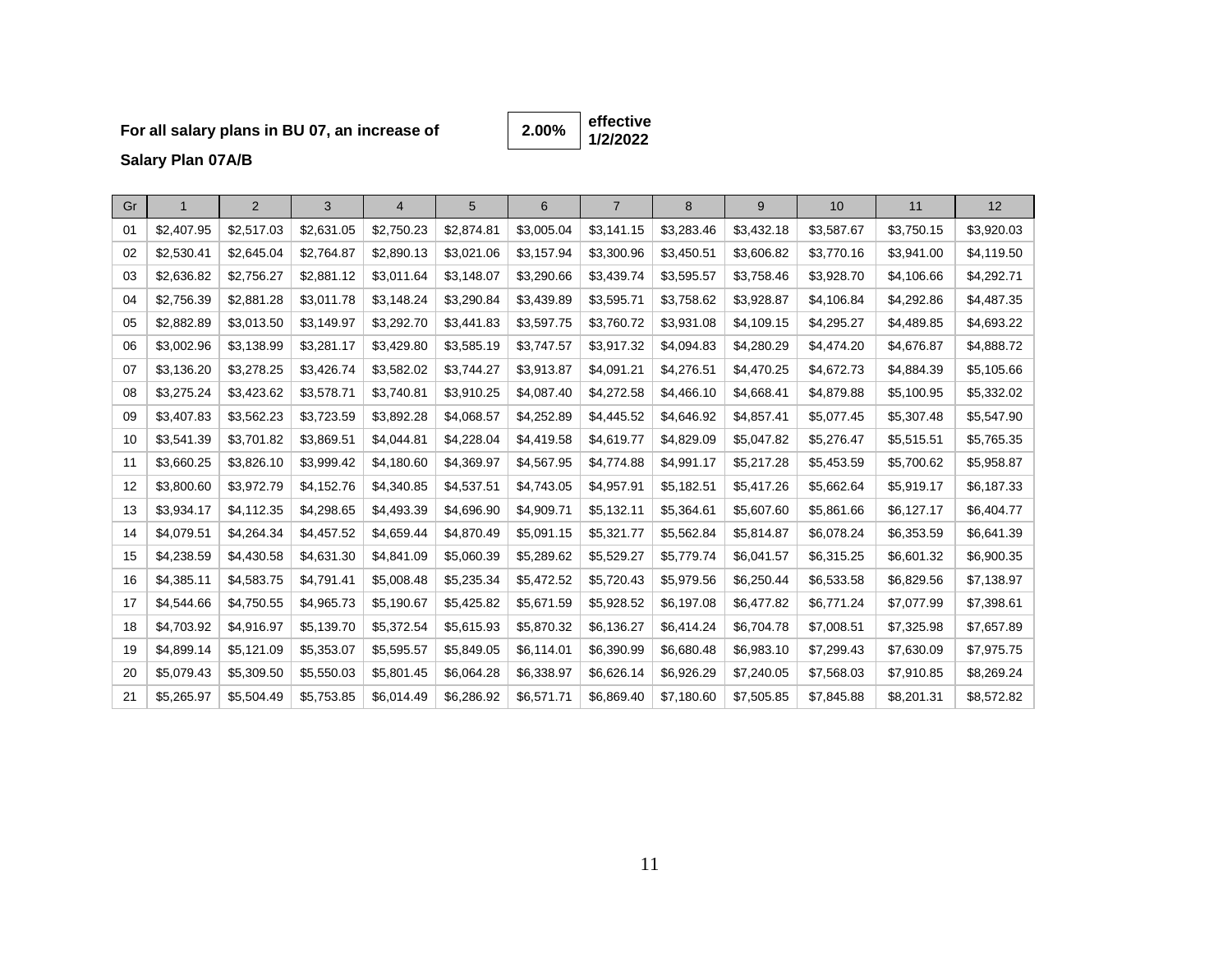# **Salary Plan 7AA/B**

| Gı        |            |            |            |            |            |            |            |            |            |            |            |             |
|-----------|------------|------------|------------|------------|------------|------------|------------|------------|------------|------------|------------|-------------|
| <b>NC</b> | \$6,401.33 | \$6.691.27 | \$6.994.41 | \$7.311.22 | \$7,642.45 | \$7.988.65 | \$8,350.54 | \$8.728.81 | \$9.124.27 | \$9.537.57 | \$9.969.60 | \$10,421.22 |

# **Salary Plan 7BA/B**

| Gr        |            |            |            |            |            |            |            |            |            |             |             |             |
|-----------|------------|------------|------------|------------|------------|------------|------------|------------|------------|-------------|-------------|-------------|
| 15        | \$4,736.71 | \$4.951.28 | \$5,175.57 | \$5,410.05 | \$5,655.12 | \$5,911.30 | \$6,179.08 | \$6,459.03 | \$6.751.58 | \$7.057.42  | \$7.377.11  | \$7,711.28  |
| 18        | \$5,202.01 | \$5,437.63 | \$5,684.00 | \$5,941.46 | \$6,210.61 | \$6,491.95 | \$6,786.05 | \$7,093.46 | \$7,414.77 | \$7,750.63  | \$8,101.74  | \$8,468.72  |
| 21        | \$5,764.00 | \$6.025.11 | \$6,298.07 | \$6,583.39 | \$6,881.56 | \$7,193.33 | \$7,519.15 | \$7,859.78 | \$8,215.86 | \$8.588.07  | \$8.977.10  | \$9,383.77  |
| <b>SP</b> | \$6,858.61 | \$7,169.33 | \$7.494.07 | \$7,833.57 | \$8,188.44 | \$8,559.40 | \$8,947.12 | \$9,352.44 | \$9,776.11 | \$10,218.97 | \$10,681.89 | \$11,165.77 |

# **Salary Plan 07CA/B**

| Gr |            | 2          | 3          | 4          | 5          | 6          | 7          | 8          | 9          | 10         | 11         | 12         | 13         |
|----|------------|------------|------------|------------|------------|------------|------------|------------|------------|------------|------------|------------|------------|
| 01 | \$2,407.95 | \$2,517.03 | \$2,631.05 | \$2,750.23 | \$2,874.81 | \$3,005.04 | \$3,141.15 | \$3,283.46 | \$3,432.18 | \$3,587.67 | \$3,750.15 | \$3,920.03 | \$4,018.02 |
| 02 | \$2,530.41 | \$2,645.04 | \$2,764.87 | \$2,890.13 | \$3,021.06 | \$3,157.94 | \$3,300.96 | \$3,450.51 | \$3,606.82 | \$3,770.16 | \$3,941.00 | \$4,119.50 | \$4,222.49 |
| 03 | \$2,636.82 | \$2,756.27 | \$2,881.12 | \$3,011.64 | \$3,148.07 | \$3,290.66 | \$3,439.74 | \$3,595.57 | \$3,758.46 | \$3,928.70 | \$4,106.66 | \$4,292.71 | \$4,400.01 |
| 04 | \$2,756.39 | \$2,881.28 | \$3,011.78 | \$3,148.24 | \$3,290.84 | \$3,439.89 | \$3,595.71 | \$3,758.62 | \$3,928.87 | \$4,106.84 | \$4,292.86 | \$4,487.35 | \$4,599.53 |
| 05 | \$2,882.89 | \$3,013.50 | \$3,149.97 | \$3,292.70 | \$3,441.83 | \$3,597.75 | \$3,760.72 | \$3,931.08 | \$4,109.15 | \$4,295.27 | \$4,489.85 | \$4,693.22 | \$4,810.55 |
| 06 | \$3,002.96 | \$3,138.99 | \$3,281.17 | \$3,429.80 | \$3,585.19 | \$3,747.57 | \$3,917.32 | \$4,094.83 | \$4,280.29 | \$4,474.20 | \$4,676.87 | \$4,888.72 | \$5,010.94 |
| 07 | \$3,136.20 | \$3,278.25 | \$3,426.74 | \$3,582.02 | \$3,744.27 | \$3,913.87 | \$4,091.21 | \$4,276.51 | \$4,470.25 | \$4,672.73 | \$4,884.39 | \$5,105.66 | \$5,233.29 |
| 08 | \$3,275.24 | \$3,423.62 | \$3,578.71 | \$3,740.81 | \$3,910.25 | \$4,087.40 | \$4,272.58 | \$4,466.10 | \$4,668.41 | \$4,879.88 | \$5,100.95 | \$5,332.02 | \$5,465.31 |
| 09 | \$3,407.83 | \$3,562.23 | \$3,723.59 | \$3,892.28 | \$4,068.57 | \$4,252.89 | \$4,445.52 | \$4,646.92 | \$4,857.41 | \$5,077.45 | \$5,307.48 | \$5,547.90 | \$5,686.61 |
| 10 | \$3,541.39 | \$3,701.82 | \$3,869.51 | \$4,044.81 | \$4,228.04 | \$4,419.58 | \$4,619.77 | \$4,829.09 | \$5,047.82 | \$5,276.47 | \$5,515.51 | \$5,765.35 | \$5,909.48 |
| 11 | \$3,660.25 | \$3,826.10 | \$3,999.42 | \$4,180.60 | \$4,369.97 | \$4,567.95 | \$4,774.88 | \$4,991.17 | \$5,217.28 | \$5,453.59 | \$5,700.62 | \$5,958.87 | \$6,107.85 |
| 12 | \$3,800.60 | \$3,972.79 | \$4,152.76 | \$4,340.85 | \$4,537.51 | \$4,743.05 | \$4,957.91 | \$5,182.51 | \$5,417.26 | \$5,662.64 | \$5,919.17 | \$6,187.33 | \$6,342.02 |
| 13 | \$3,934.17 | \$4,112.35 | \$4,298.65 | \$4,493.39 | \$4,696.90 | \$4,909.71 | \$5,132.11 | \$5,364.61 | \$5,607.60 | \$5,861.66 | \$6,127.17 | \$6,404.77 | \$6,564.89 |
| 14 | \$4,079.51 | \$4,264.34 | \$4,457.52 | \$4,659.44 | \$4,870.49 | \$5,091.15 | \$5,321.77 | \$5,562.84 | \$5,814.87 | \$6,078.24 | \$6,353.59 | \$6,641.39 | \$6,807.43 |
| 15 | \$4,238.59 | \$4,430.58 | \$4,631.30 | \$4,841.09 | \$5,060.39 | \$5,289.62 | \$5,529.27 | \$5,779.74 | \$6,041.57 | \$6,315.25 | \$6,601.32 | \$6,900.35 | \$7,072.86 |
| 16 | \$4,385.11 | \$4,583.75 | \$4,791.41 | \$5,008.48 | \$5,235.34 | \$5,472.52 | \$5,720.43 | \$5,979.56 | \$6,250.44 | \$6,533.58 | \$6,829.56 | \$7,138.97 | \$7,317.44 |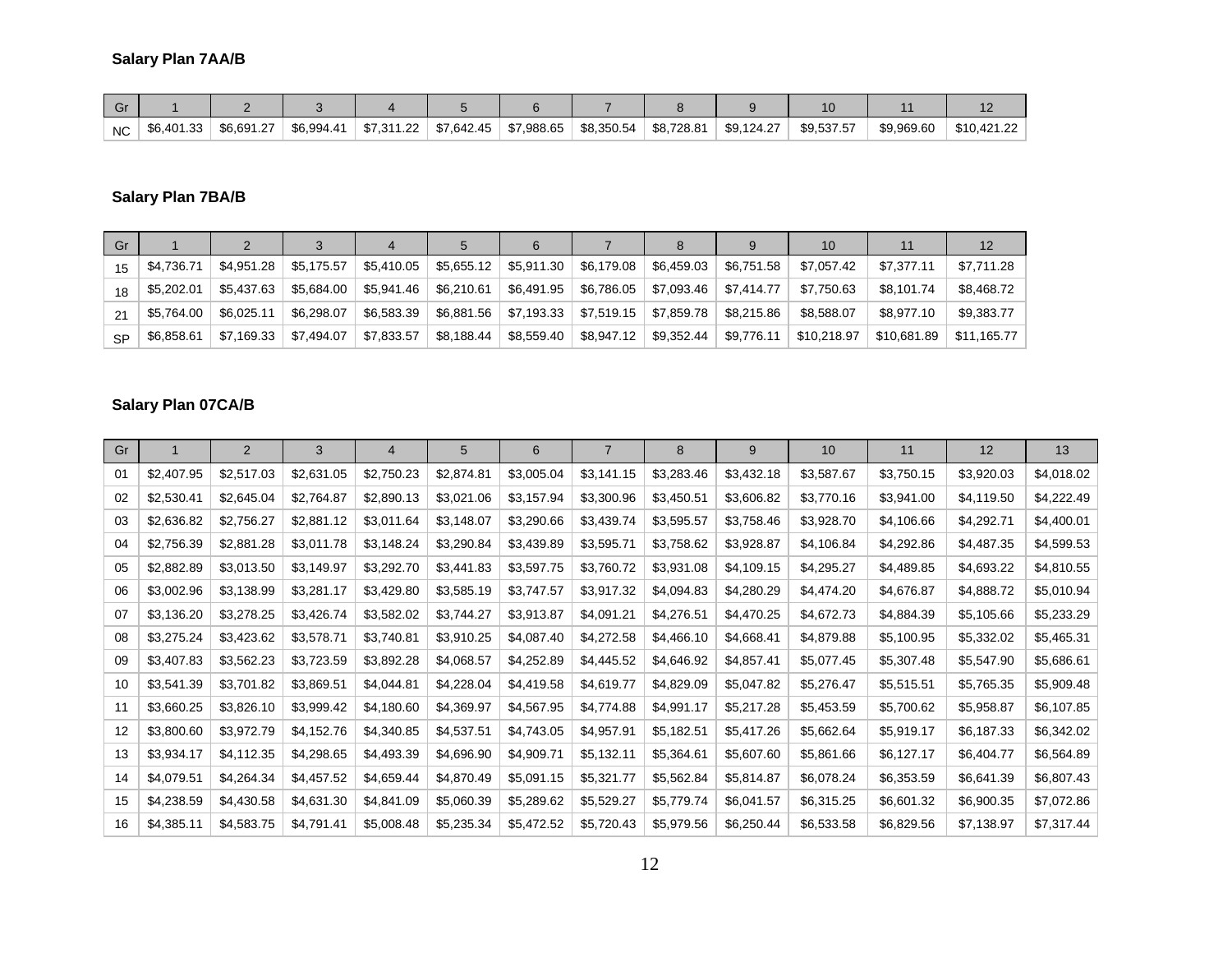| 17 | \$4.544.66 | \$4.750.55   | \$4,965.73 | \$5,190.67 |            |            | $$5,425.82$   \$5,671.59   \$5,928.52   \$6,197.08 |            | \$6,477.82 | \$6.771.24 | \$7.077.99 | \$7.398.61 | \$7,583.58 |
|----|------------|--------------|------------|------------|------------|------------|----------------------------------------------------|------------|------------|------------|------------|------------|------------|
| 18 | \$4.703.92 | \$4.916.97   | \$5,139.70 | \$5,372.54 | \$5,615.93 | \$5,870.32 | \$6,136.27                                         | \$6,414.24 | \$6.704.78 | \$7.008.51 | \$7,325.98 | \$7,657.89 | \$7,849.32 |
| 19 | \$4.899.14 | \$5.121.09 l | \$5,353.07 | \$5,595.57 | \$5,849.05 | \$6,114.01 | \$6,390.99                                         | \$6,680.48 | \$6,983.10 | \$7.299.43 | \$7.630.09 | \$7.975.75 | \$8.175.12 |
| 20 | \$5.079.43 | \$5,309.50   | \$5,550.03 | \$5,801.45 | \$6,064.28 | \$6,338.97 | \$6,626.14                                         | \$6,926.29 | \$7,240.05 | \$7,568.03 | \$7,910.85 | \$8,269.24 | \$8.475.97 |
| 21 | \$5.265.97 | \$5.504.49   | \$5,753.85 | \$6,014.49 | \$6,286.92 | \$6,571.71 | \$6,869.40                                         | \$7,180.60 | \$7,505.85 | \$7,845.88 | \$8,201.31 | \$8.572.82 | \$8,787.16 |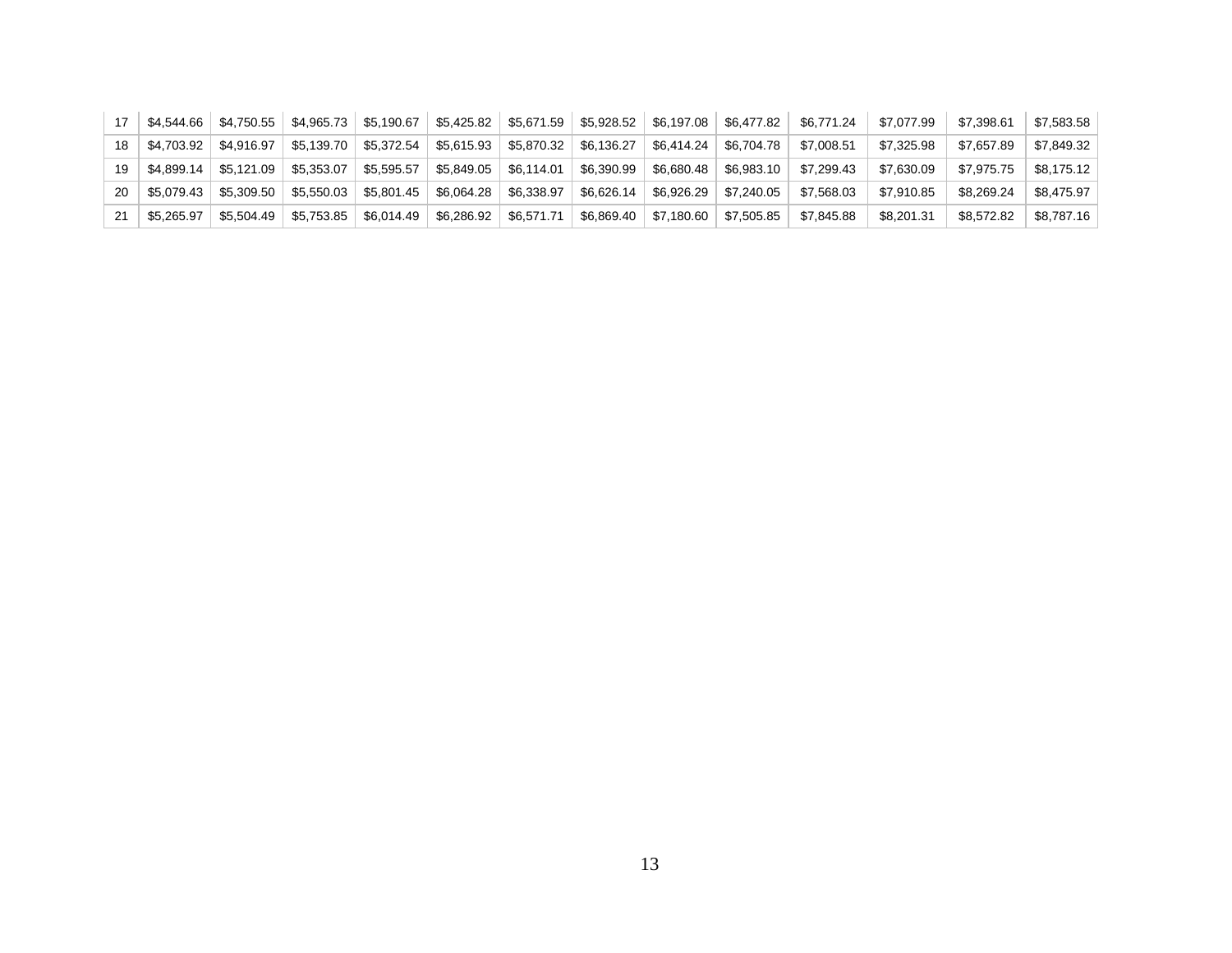# **For all salary plans in BU 07, an increase of**

**effective 1/1/2023 2.00%**

**Salary Plan 07A/B**

| Gr | $\mathbf{1}$ | 2          | 3          | $\overline{4}$ | 5          | 6          | $\overline{7}$ | 8          | 9          | 10         | 11         | 12         |
|----|--------------|------------|------------|----------------|------------|------------|----------------|------------|------------|------------|------------|------------|
| 01 | \$2,456.11   | \$2,567.37 | \$2,683.67 | \$2,805.23     | \$2,932.31 | \$3,065.14 | \$3,203.97     | \$3,349.13 | \$3,500.82 | \$3,659.42 | \$3,825.15 | \$3,998.43 |
| 02 | \$2,581.02   | \$2,697.94 | \$2,820.17 | \$2,947.93     | \$3,081.48 | \$3,221.10 | \$3,366.98     | \$3,519.52 | \$3,678.96 | \$3,845.56 | \$4,019.82 | \$4,201.89 |
| 03 | \$2,689.56   | \$2,811.40 | \$2,938.74 | \$3,071.87     | \$3,211.03 | \$3,356.47 | \$3,508.53     | \$3,667.48 | \$3,833.63 | \$4,007.27 | \$4,188.79 | \$4,378.56 |
| 04 | \$2,811.52   | \$2,938.91 | \$3,072.02 | \$3,211.20     | \$3,356.66 | \$3,508.69 | \$3,667.62     | \$3,833.79 | \$4,007.45 | \$4,188.98 | \$4,378.72 | \$4,577.10 |
| 05 | \$2,940.55   | \$3,073.77 | \$3,212.97 | \$3,358.55     | \$3,510.67 | \$3,669.71 | \$3,835.93     | \$4,009.70 | \$4,191.33 | \$4,381.18 | \$4,579.65 | \$4,787.08 |
| 06 | \$3,063.02   | \$3,201.77 | \$3,346.79 | \$3,498.40     | \$3,656.89 | \$3,822.52 | \$3,995.67     | \$4,176.73 | \$4,365.90 | \$4,563.68 | \$4,770.41 | \$4,986.49 |
| 07 | \$3,198.92   | \$3,343.82 | \$3,495.27 | \$3,653.66     | \$3,819.16 | \$3,992.15 | \$4,173.03     | \$4,362.04 | \$4,559.66 | \$4,766.18 | \$4,982.08 | \$5,207.77 |
| 08 | \$3,340.74   | \$3,492.09 | \$3,650.28 | \$3,815.63     | \$3,988.46 | \$4,169.15 | \$4,358.03     | \$4,555.42 | \$4,761.78 | \$4,977.48 | \$5,202.97 | \$5,438.66 |
| 09 | \$3,475.99   | \$3,633.47 | \$3,798.06 | \$3,970.13     | \$4,149.94 | \$4,337.95 | \$4,534.43     | \$4,739.86 | \$4,954.56 | \$5,179.00 | \$5,413.63 | \$5,658.86 |
| 10 | \$3,612.22   | \$3,775.86 | \$3,946.90 | \$4,125.71     | \$4,312.60 | \$4,507.97 | \$4,712.17     | \$4,925.67 | \$5,148.78 | \$5,382.00 | \$5,625.82 | \$5,880.66 |
| 11 | \$3,733.46   | \$3,902.62 | \$4,079.41 | \$4,264.21     | \$4,457.37 | \$4,659.31 | \$4,870.38     | \$5,090.99 | \$5,321.63 | \$5,562.66 | \$5,814.63 | \$6,078.05 |
| 12 | \$3,876.61   | \$4,052.25 | \$4,235.82 | \$4,427.67     | \$4,628.26 | \$4,837.91 | \$5,057.07     | \$5,286.16 | \$5,525.61 | \$5,775.89 | \$6,037.55 | \$6,311.08 |
| 13 | \$4,012.85   | \$4,194.60 | \$4,384.62 | \$4,583.26     | \$4,790.84 | \$5,007.90 | \$5,234.75     | \$5,471.90 | \$5,719.75 | \$5,978.89 | \$6,249.71 | \$6,532.87 |
| 14 | \$4,161.10   | \$4,349.63 | \$4,546.67 | \$4,752.63     | \$4,967.90 | \$5,192.97 | \$5,428.21     | \$5,674.10 | \$5,931.17 | \$6,199.80 | \$6,480.66 | \$6,774.22 |
| 15 | \$4,323.36   | \$4,519.19 | \$4,723.93 | \$4,937.91     | \$5,161.60 | \$5,395.41 | \$5,639.86     | \$5,895.33 | \$6,162.40 | \$6,441.56 | \$6,733.35 | \$7,038.36 |
| 16 | \$4,472.81   | \$4,675.43 | \$4,887.24 | \$5,108.65     | \$5,340.05 | \$5,581.97 | \$5,834.84     | \$6,099.15 | \$6,375.45 | \$6,664.25 | \$6,966.15 | \$7,281.75 |
| 17 | \$4,635.55   | \$4,845.56 | \$5,065.04 | \$5,294.48     | \$5,534.34 | \$5,785.02 | \$6,047.09     | \$6,321.02 | \$6,607.38 | \$6,906.66 | \$7,219.55 | \$7,546.58 |
| 18 | \$4,798.00   | \$5,015.31 | \$5,242.49 | \$5,479.99     | \$5,728.25 | \$5,987.73 | \$6,259.00     | \$6,542.52 | \$6,838.88 | \$7,148.68 | \$7,472.50 | \$7,811.05 |
| 19 | \$4,997.12   | \$5,223.51 | \$5,460.13 | \$5,707.48     | \$5,966.03 | \$6,236.29 | \$6,518.81     | \$6,814.09 | \$7,122.76 | \$7,445.42 | \$7,782.69 | \$8,135.27 |
| 20 | \$5,181.02   | \$5,415.69 | \$5,661.03 | \$5,917.48     | \$6,185.57 | \$6,465.75 | \$6,758.66     | \$7,064.82 | \$7,384.85 | \$7,719.39 | \$8,069.07 | \$8,434.62 |
| 21 | \$5,371.29   | \$5,614.58 | \$5,868.93 | \$6,134.78     | \$6,412.66 | \$6,703.14 | \$7,006.79     | \$7,324.21 | \$7,655.97 | \$8,002.80 | \$8,365.34 | \$8,744.28 |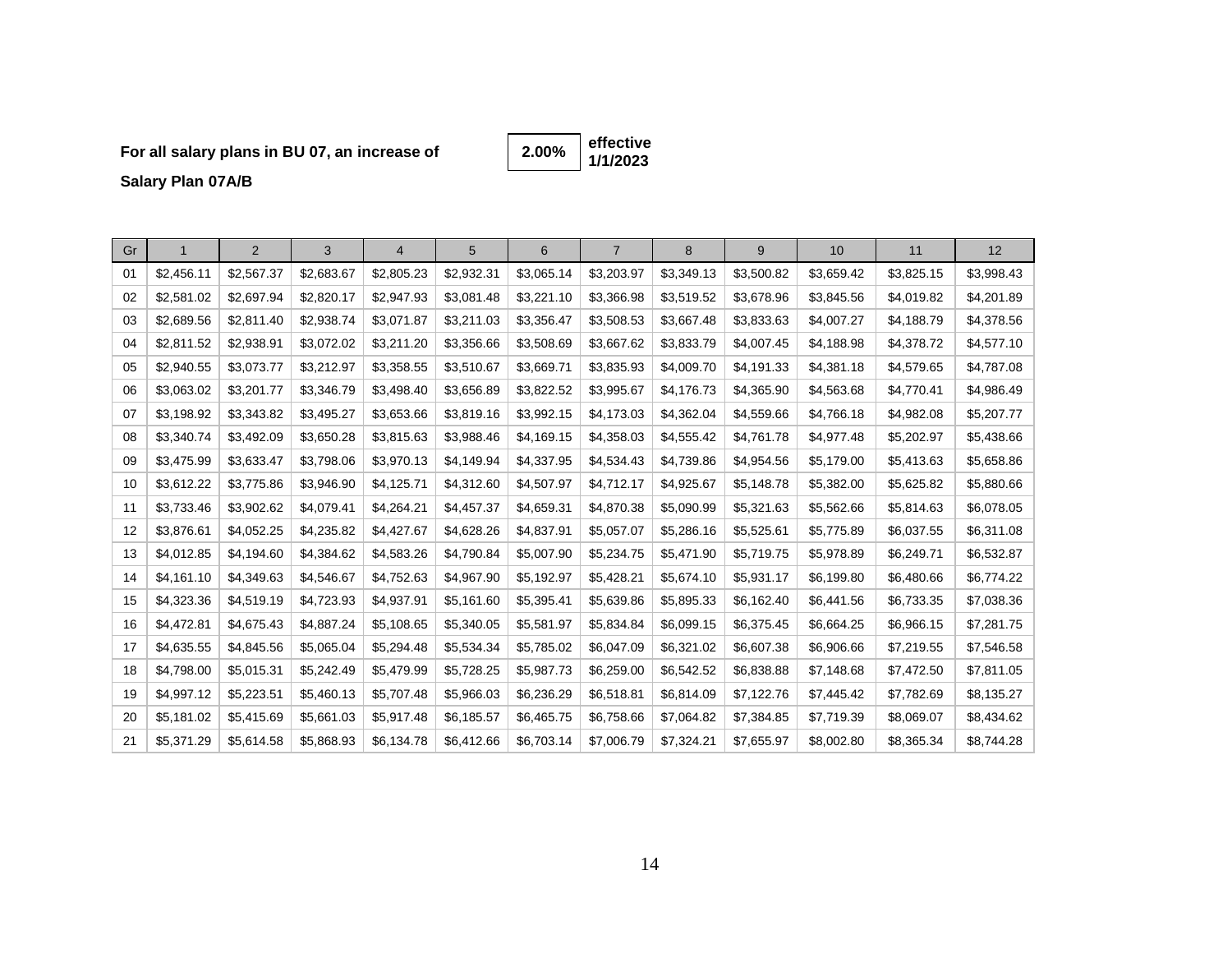# **Salary Plan 7AA/B**

| וט  |            |            |            |            |              |            |            |            |            |            |             |             |
|-----|------------|------------|------------|------------|--------------|------------|------------|------------|------------|------------|-------------|-------------|
| NC. | \$6,529.36 | \$6.825.10 | \$7.134.30 | \$7,457.44 | \$7,795.30 ∣ | \$8,148.42 | \$8,517.55 | \$8.903.39 | \$9.306.76 | \$9.728.32 | \$10,168.99 | \$10,629.64 |

# **Salary Plan 7BA/B**

| Gr        |            |            |            |            |            |            |            |            |            | 10          |             | 12          |
|-----------|------------|------------|------------|------------|------------|------------|------------|------------|------------|-------------|-------------|-------------|
| 15        | \$4,831.44 | \$5.050.31 | \$5,279.08 | \$5,518.25 | \$5,768.22 | \$6,029.53 | \$6,302.66 | \$6.588.21 | \$6.886.61 | \$7.198.57  | \$7.524.65  | \$7,865.51  |
| 18        | \$5,306.05 | \$5.546.38 | \$5.797.68 | \$6,060.29 | \$6,334.82 | \$6,621.79 | \$6,921.77 | \$7,235.33 | \$7,563.07 | \$7,905.64  | \$8,263.77  | \$8,638.09  |
| 21        | \$5,879.28 | \$6.145.61 | \$6,424.03 | \$6,715.06 | \$7,019.19 | \$7,337.20 | \$7,669.53 | \$8,016.98 | \$8.380.18 | \$8.759.83  | \$9,156.64  | \$9,571.45  |
| <b>SP</b> | \$6,995.78 | \$7,312.72 | \$7,643.95 | \$7,990.24 | \$8,352.21 | \$8,730.59 | \$9,126.06 | \$9,539.49 | \$9,971.63 | \$10,423.35 | \$10,895.53 | \$11.389.09 |

# **Salary Plan 07CA/B**

| Gr |            | 2          | 3          | 4          | 5          | 6          |            | 8          | 9          | 10         | 11         | 12         | 13         |
|----|------------|------------|------------|------------|------------|------------|------------|------------|------------|------------|------------|------------|------------|
| 01 | \$2,456.11 | \$2,567.37 | \$2,683.67 | \$2,805.23 | \$2,932.31 | \$3,065.14 | \$3,203.97 | \$3,349.13 | \$3,500.82 | \$3,659.42 | \$3,825.15 | \$3,998.43 | \$4,098.38 |
| 02 | \$2,581.02 | \$2,697.94 | \$2,820.17 | \$2,947.93 | \$3,081.48 | \$3,221.10 | \$3,366.98 | \$3,519.52 | \$3,678.96 | \$3,845.56 | \$4,019.82 | \$4,201.89 | \$4,306.94 |
| 03 | \$2,689.56 | \$2,811.40 | \$2,938.74 | \$3,071.87 | \$3,211.03 | \$3,356.47 | \$3,508.53 | \$3,667.48 | \$3,833.63 | \$4,007.27 | \$4,188.79 | \$4,378.56 | \$4,488.01 |
| 04 | \$2,811.52 | \$2,938.91 | \$3,072.02 | \$3,211.20 | \$3,356.66 | \$3,508.69 | \$3,667.62 | \$3,833.79 | \$4,007.45 | \$4,188.98 | \$4,378.72 | \$4,577.10 | \$4,691.52 |
| 05 | \$2,940.55 | \$3,073.77 | \$3,212.97 | \$3,358.55 | \$3,510.67 | \$3,669.71 | \$3,835.93 | \$4,009.70 | \$4,191.33 | \$4,381.18 | \$4,579.65 | \$4,787.08 | \$4,906.76 |
| 06 | \$3,063.02 | \$3,201.77 | \$3,346.79 | \$3,498.40 | \$3,656.89 | \$3,822.52 | \$3,995.67 | \$4,176.73 | \$4,365.90 | \$4,563.68 | \$4,770.41 | \$4,986.49 | \$5,111.16 |
| 07 | \$3,198.92 | \$3,343.82 | \$3,495.27 | \$3,653.66 | \$3,819.16 | \$3,992.15 | \$4,173.03 | \$4,362.04 | \$4,559.66 | \$4,766.18 | \$4,982.08 | \$5,207.77 | \$5,337.96 |
| 08 | \$3,340.74 | \$3,492.09 | \$3,650.28 | \$3,815.63 | \$3,988.46 | \$4,169.15 | \$4,358.03 | \$4,555.42 | \$4,761.78 | \$4,977.48 | \$5,202.97 | \$5,438.66 | \$5,574.62 |
| 09 | \$3,475.99 | \$3,633.47 | \$3,798.06 | \$3,970.13 | \$4,149.94 | \$4,337.95 | \$4,534.43 | \$4,739.86 | \$4,954.56 | \$5,179.00 | \$5,413.63 | \$5,658.86 | \$5,800.34 |
| 10 | \$3,612.22 | \$3,775.86 | \$3,946.90 | \$4,125.71 | \$4,312.60 | \$4,507.97 | \$4,712.17 | \$4,925.67 | \$5,148.78 | \$5,382.00 | \$5,625.82 | \$5,880.66 | \$6,027.67 |
| 11 | \$3,733.46 | \$3,902.62 | \$4,079.41 | \$4,264.21 | \$4,457.37 | \$4,659.31 | \$4,870.38 | \$5,090.99 | \$5,321.63 | \$5,562.66 | \$5,814.63 | \$6,078.05 | \$6,230.01 |